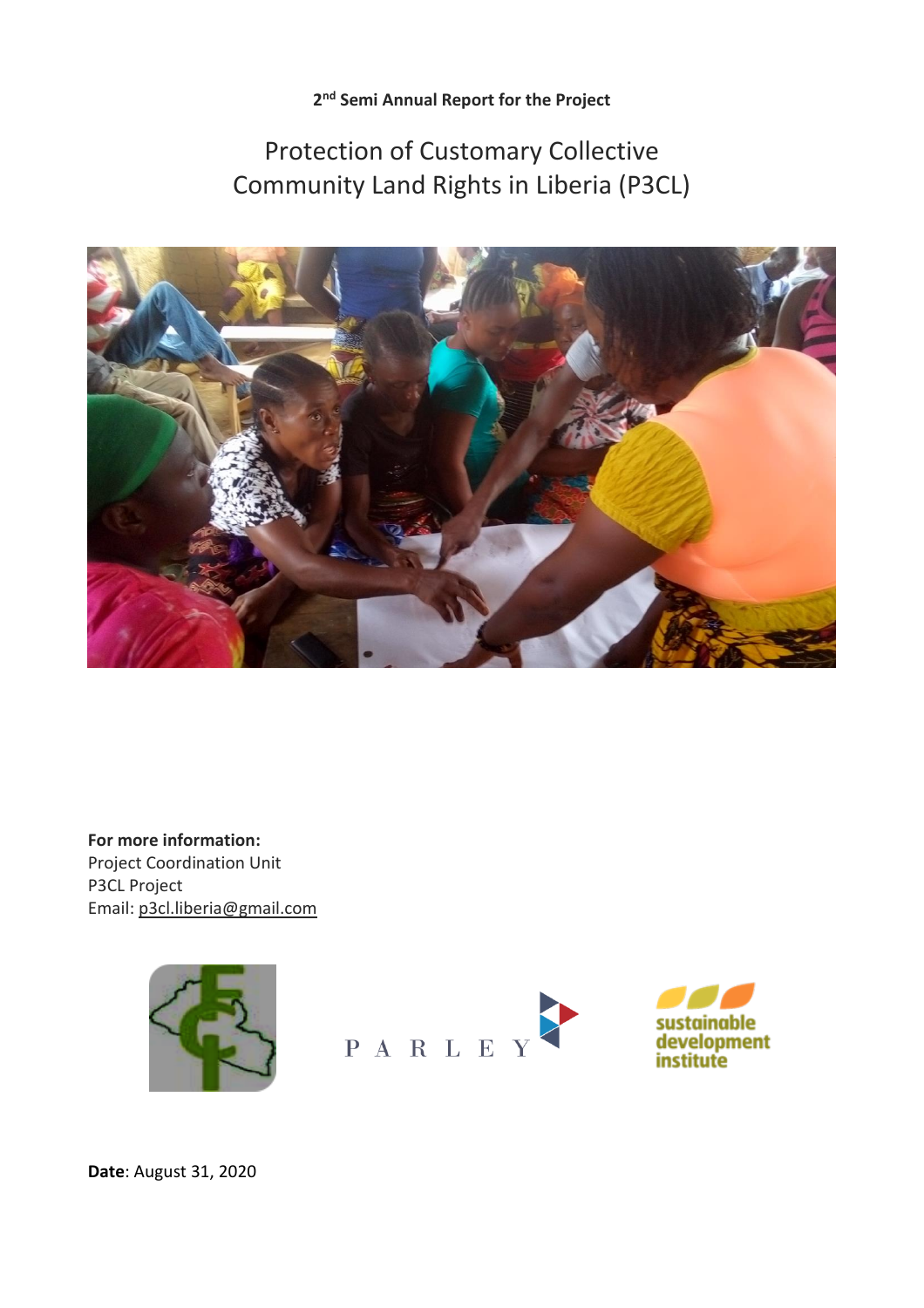# **1. Introduction**

This is the second Semi Annual Report of the project 'Protection of Customary Collective Community Land Rights in Liberia (P3CL)'. Section 1 of the report summarizes the Liberia Land Authority's (LLA) validation of the Community Self Identification phase of the Customary Land formalization. Section 2 summarizes progress towards the results agreed in the Results Framework and Section 3 summarizes key activities that are pending for the remainder of the project.

During the period under review, the project experienced challenges related to the outbreak of the COVID 19 in Liberia. The country recorded the first case in March 2020 and the government declared a State of Emergency on April 10, closing schools, places of worship and non-essential businesses, instructed nonessential civil servants to take paid leave, closed the airports, restricted travels between the various counties as well as limiting public gatherings to no more than 10 persons in a room or confined space. The State of Emergency was lifted in July 2020 – even though the country continues to record new cases.

The partners developed an emergency response focusing on awareness raising about COVID 19 and distributing prevention supplies in 24 communities with a combined population of an estimated 100,000 people. This intervention was designed to ensure that the population of the communities receiving support to formalize their Customary Land claims were adequately informed about how the corona virus spreads and the ways in which it could be prevented, and at the same time provide the communities the resources they need to prevent its spread.

This report does not detail the activities that constituted the COVID 19 response as it has been reported on separately. The COVID 19 situation is highlighted given that it is a major challenge that the partners had to deal with during the reporting period, and still have to deal with during the remainder of the project.

Given that the project is now in the second half of the final year, this Semi Annual Report is focused more on illustrating progress towards the results and less on description of activities. By focusing on the results, the partners aim to highlight what has been achieved so far and highlight where more attention will be directed during the final months of the project.

#### **2. Liberia Land Authority and CSI Validation**

# *The role of the Liberia Land Authority in the project*

The Liberia Land Authority (LLA) has the mandate to develop policies on a continuous basis, undertake actions and implement programs in support of land governance, including land administration and management. Customary Land formalization therefore falls within the LLA's mandate, especially as it relates to regulating the process.

The partners, in addition to their consideration of the LLA's mandate, included the LLA as an Associate in the implementation of the P3CL project for the following reasons: (1) to enable the partners to benefit from the LLA's guidance in its role as an Associate; (2) to create space for the LLA's participation in the preparation of tools and guides that the partners would develop for different aspects of the Customary Land formalization process; and (3) to allow the partners to provide financial support for the LLA carry out its regulatory functions related to Customary Land formalization in a transparent and timely manner. Through this association, the partners sought to preempt potential delays that could result from resource constraints that typically affect the operations of government entities.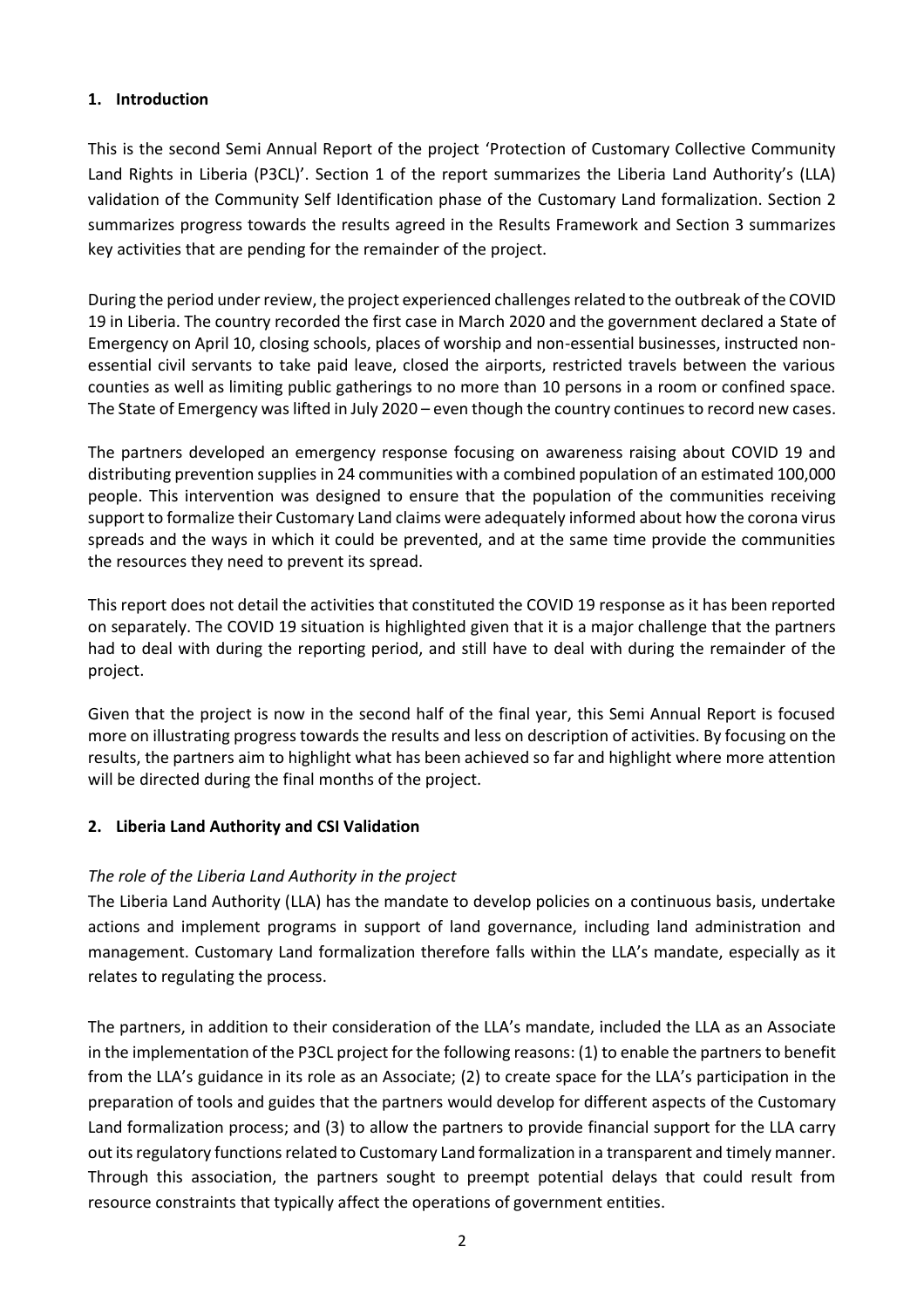To formalize its role in the project, the partners established a Memorandum of Understanding with the LLA. Its key responsibilities under the MOU include:

- 1. Working with the partners to develop training materials, especially reviewing and providing inputs to draft materials including guides, tools, protocols and approaches, and co-author materials being developed for publication;
- 2. Participating in preparation and delivery of training for civil society organizations, community mobilizers, individual practitioners, and designate appropriate staff members to participate in the various training programs;
- 3. Chair the Project Advisory Committee and preside at the scheduled quarterly meetings of the committee;
- 4. Conduct activities such as; Community Self-Identification verification, undertake visits to each community to either observe the General Assembly that adopts their community bye-law, or observe community elections of the members of the CLDMC or the induction of the CLDMC and participate in partner organized visits to each of the their community to verify boundary agreements; and
- 5. Collaborate with partners to develop a plan for conducting the confirmatory survey of the participating communities once the procedures have been developed.

# *Validation of the Community Self Identification*

The partners completed the CSI in all but 4 communities in 2019. In January 2020 the LLA validated the CSI process in the 20 communities that completed the CSI. The validation involved submission of documentation of the CSI process to the LLA, a review of the documentation prior to field verification activities, and intensive field verification activities carried out in all of the 20 communities that completed the CSI. The LLA completed the validation in the 20 communities and submitted its report to the partners, outlining challenges and presenting recommendations on how to further improve implementation of CSI.

The LLA highlighted two challenges including the partners' delay in submitting documentation of the CSI process and the absence of partners' staff in some project communities during the validation activities. This, according to the LLA team created additional responsibilities for the LLA to mobilize community members for meetings as part of the CSI validation process. The LLA team also noted that while generally there was awareness of the process in the project communities, the level could be increased. The team therefore recommended that in the future Customary Land formalization documentation be submitted earlier to enable them plan and implement validation activities in a timely manner and that supporting agents ensure that project staff spend more time in the field to facilitate the timely implementation projects supporting Customary Land formalization. The team also recommended that partners invite the LLA during the development of community bye-laws and formation of the CLDMCs as they provide the LLA important opportunities to observe power dynamics and other social interactions during these key moments. $^1$ 

 $\overline{a}$ 

<sup>&</sup>lt;sup>11</sup> The LLA's full report is available from the PCU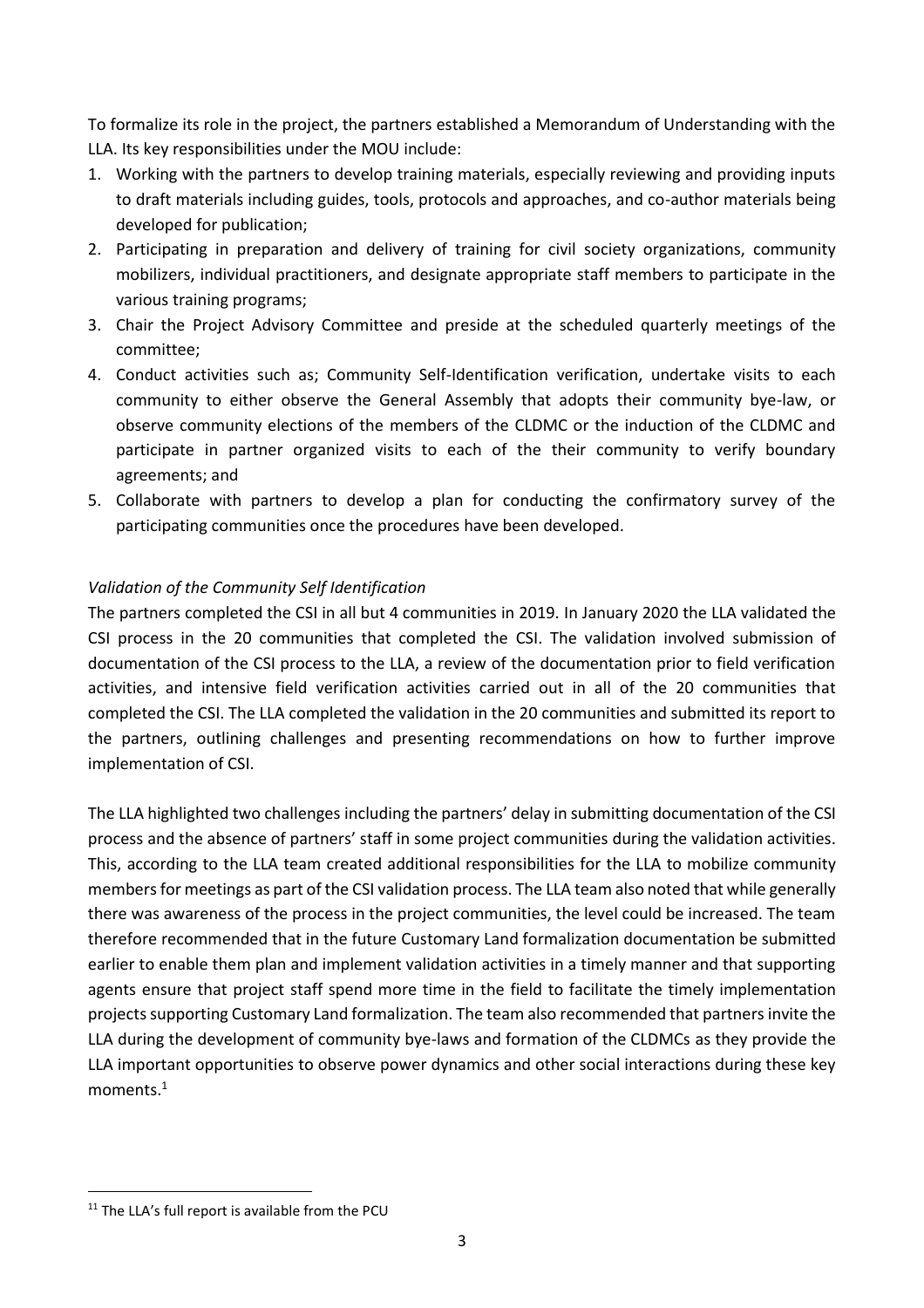# *Other activities carried out by the LLA*

Prior to the CSI validation, the LLA participated in two key activities Parley Liberia organized from December 18 - 22, 2019.<sup>2</sup> These included the final Resolution and CSI Declaration signing ceremonies and formation of CLDMCs in Lukasu and Hembeh communities (Clans) in Lukambeh District, Lofa County. While there, the LLA also observed the adoption of community by-laws and formation of CLDMCs in both communities. The LLA used the opportunity to hold stakeholder meetings and gather information about their participation in the Customary Land formalization process in their communities.

The LLA also participated in the first regional Learning and Experience sharing event in Gbarnga on February 20 & 21, 2020. The event was attended by County Superintendents, Paramount Chiefs, District Commissioners, Clan Chiefs, Zone Chiefs, and women leaders from Bong, Lofa and Nimba Counties. The purpose of the event was to inform local authorities on progress of the Customary Land formalization activities in the three counties and to create space for learning and experience sharing among stakeholders.



*LLA Gender Specialist addressing the P3CL Regional Learning Event in Gbarnga, Central Liberia, February 2020.*

#### **3. Progress towards the Results**

 $\overline{a}$ 

An external Monitoring, Evaluation and Learning consultant recruited to support the partners completed the analysis of data collected at the end of 2019, from the 24 project communities, in January 2020. The consolidated analysis, already submitted to the Tenure Facility, is used as the primary data source for the summary of progress towards the results presented in this section. Additional data sources including the LLA's report of the CSI validation and partners' documentation of the CSI process are also used. The narrative below is organized according Outcomes agreed in the Results Framework.

 $2$  These activities were not reported on the Year 1 report as the LLA had not formally reported them at the time of preparing the Year 1 report.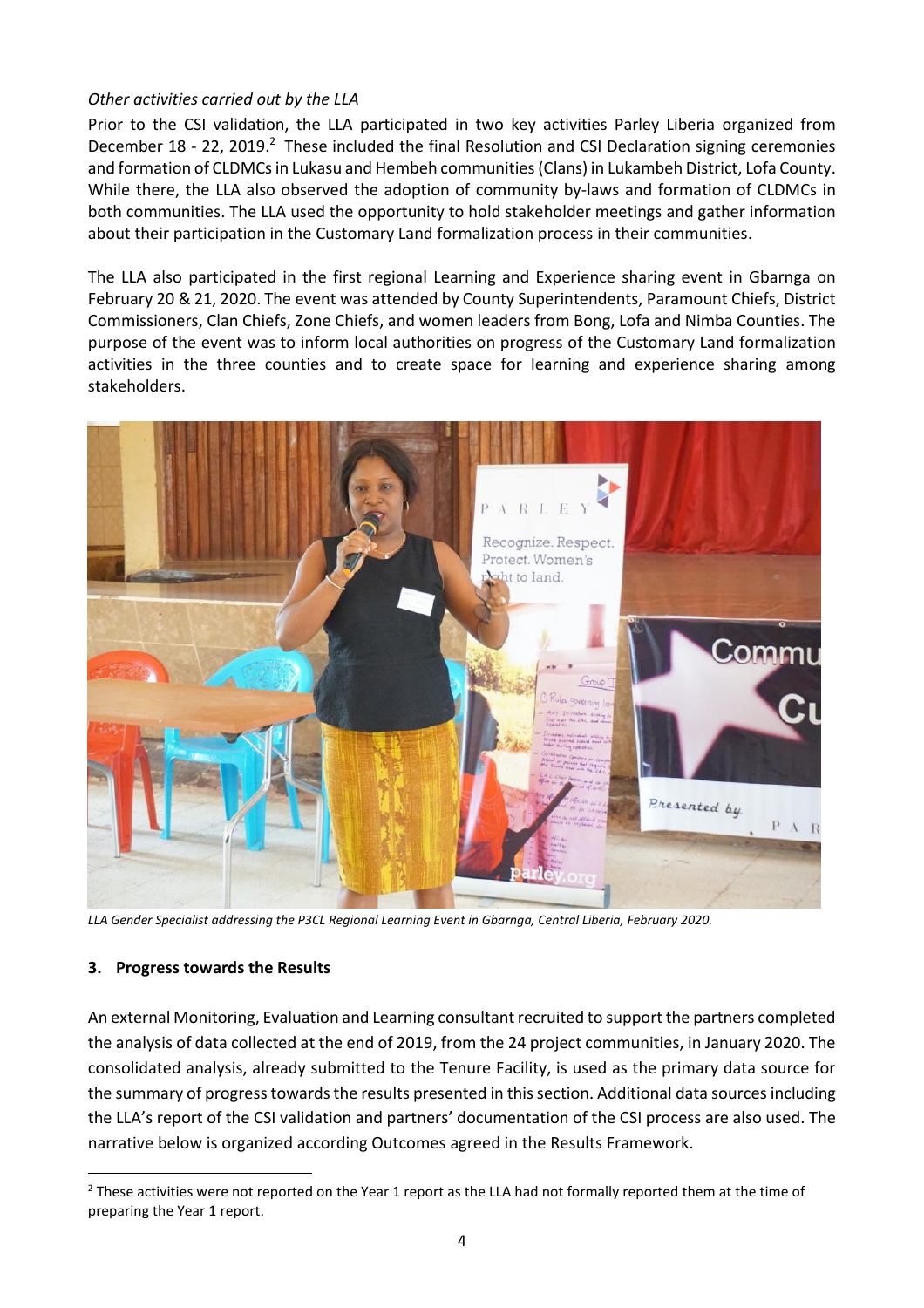**Outcome 1:** *The LLA approved process for customary collective community land recognition completed in 24 target communities.*

All the 24 communities supported by the partners have completed the LLA approved CSI process, and the CSI process has been validated in 20 of the 24 communities. The 20 communities that have been validated are now awaiting formal certification (*scheduled for September and October*) as Land Owning Communities. Once certificated, each of them will be formally recognized as a 'Community' as per the Land Rights Act, and therefore able to present itself as such to external stakeholders.

The 4 communities in which the validation was not carried out are now awaiting the LLA validation as well. Once validated, all 24 communities covering more than half a million hectares of land would be formally recognized Customary Land Owning communities.

The second key component of the customary collective community land recognition is the governance formation, i.e. adoption of community by-laws and establishment of Community Land Development and Management Committees. Out of the 24 communities, 8 communities in Bong, Lofa and Nimba counties have completed their governance formation. The LLA attended and observed the events marking the final stages of activities in two communities in Lofa.

The remaining 16 communities are at various advance stages of governance formation and are on track to complete before the end of the year, i.e. 2020. The LLA is scheduled to carry out monitoring visits the remaining 16 communities with particular focus on governance formation.

Finally, mapping and boundary harmonization have commenced in most of the project communities. The mapping and boundary harmonization are expected to accelerate by October when the dry season starts. Conflicts related to boundaries have been noted in several communities, but none have been resolved as harmonization activities are just taking off. As partners accelerate boundary harmonization, the nature and extent of each conflict will become clearer.

As communities participating in the process have become more aware of the potential benefits of Customary Land formalization, the excitement and enthusiasm across all the participating communities have grown. On the other hand, partners are also observing that the new governance structures, now including women in regions where women are excluded from discussions on land, will face challenges related to legitimacy and authority in the short-term. This is because customary norms and practices remain strong across the country and changes in behavior will take time to become rooted.

# **Outcome 2:** *A common methodology and set of tools for participatory land and resource mapping used to recognize and formalize customary collective land tenure rights.*

The partners and the LLA have benefited from training organized by Cadasta in late 2019. The partners have worked with Cadasta since to develop a mapping guide and refine the data collection tool to be used during the participatory mapping. The guide and the data collection tool will be reviewed and provisionally validated for use prior to accelerating the mapping activities in October 2020. The learning from application of the tools in the field, across all the 24 communities, will be used to further refine the guide and tools and present to the LLA for approval.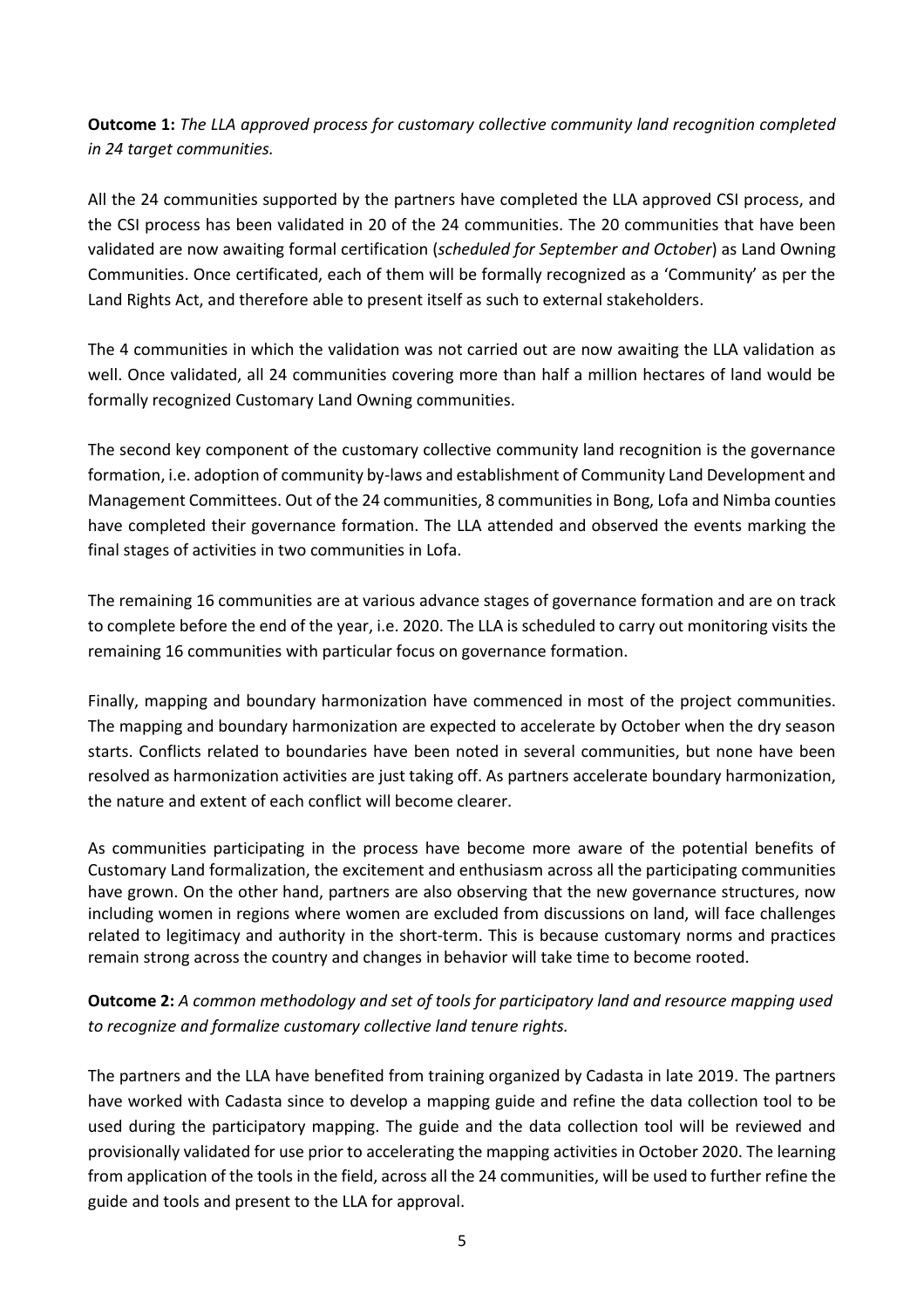The mapping activities and the tools are also on track to be completed in this second half of 2020. Once completed, it will be available to stakeholders, especially CSOs carrying out customary collective community formalization activities.

**Outcome 3:** *Increased capacity of individuals to support communities in completing customary collective land rights recognition*.

All the partners recruited locals and trained them as Community Mobilizers or Animators to support the Customary Land formalization in their communities. This has enabled the partners to broaden the network of individuals across the project communities that have relatively good understanding of the process and capacity to guide their communities in different aspects of the Customary Land formalization process. Furthermore, community members that are actively participating in the formalization activities have been favored by their peers to serve on important bodies such as the Interim Coordinating Committee, the mapping and boundary harmonization teams or the Community Land Development and Management Committees. This has allowed the partners to directly transfer knowledge and skills through practice.

In the communities that FCI is supporting, 434 persons, including 170 women and youth, have been identified and put forward for the pending CLDMC elections/ selection. A common factor that was considered during the nomination stages is their regular participation in community meetings and their relatively good understanding of the process. Similarly, Parley Liberia trained approximately 240 persons or 30 persons per community. Fifty percent (50%) of those that were trained and actively participated in the mapping and boundary harmonization as well as governance formation activities were women. All 240 of them are actively supported their communities during the CSI activities and continues to do so at the governance formation and boundary harmonization stages. By the end of the project, the partners will have established a network of more than 500 trained community members that can be tapped to support Customary Land formalization in their region, especially in nearby communities.

While the partners have made progress through their hands-on training for locals recruited to support project implementation in their communities, training for other CSOs and independent practitioners have been limited. A consultant recruited to develop the curriculum for semi-formal training in Customary Land formalization has not delivered on schedule, which is hindering work on the handbook/ guide on Customary Land formalization. However, once the curriculum is completed, the partners will prepare and deliver training for CSOs and other independent practitioners on Customary Land formalization.

#### **Outcome 4:** *Knowledge management on community collective land tenure is improved and replicated*.

This outcome focuses on documenting lessons from project implementation and disseminating them to stakeholders. The two mode of delivery are through a dedicated website that will host all materials developed and organizing a national Learning and Experience Sharing event that will involve the participation of CSO actors from other West African countries - at the conclusion of the project. A firm has been recruited to develop the website. The firm expects to complete the site by the end of October 2020.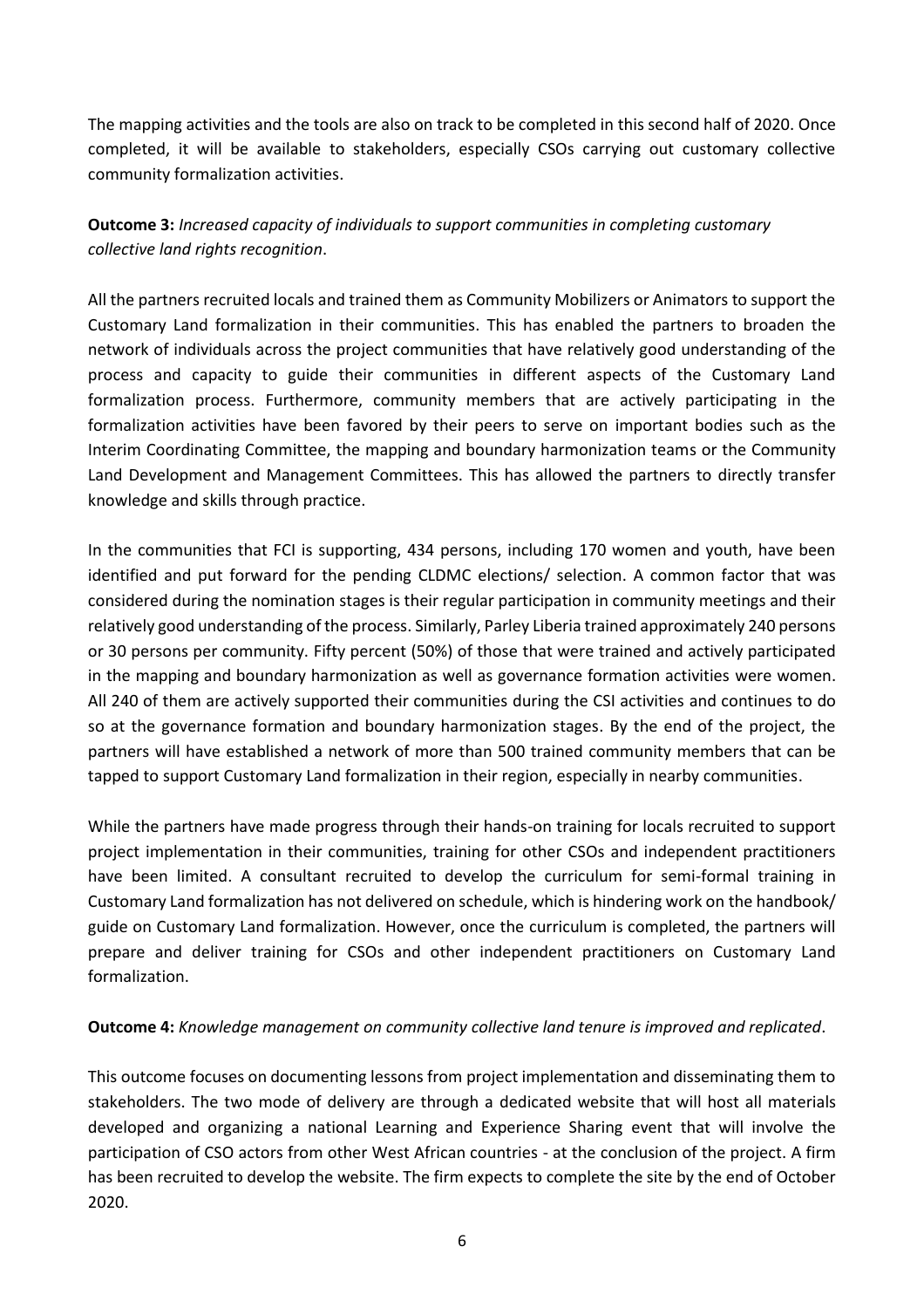# **4. Forest and land conflicts in the project communities**

Conflicts related to inter-communal boundary disputes and intra-communal land use are common in many parts of Liberia. One project community has recorded conflict directly related to project implementation. In Sehyi Clan, Nimba County a serious disagreement surfaced between a community unit (town) within Sehyi Clan and Gbein Clan, a neghboring community with which Sehyi must harmonize its boundary. Gbein Clan has advised the Seyhi CLDMC and clan leadership that they possess an Aboriginal Deed that encompasses territory being claimed by Seyhi clan.

Aboriginal Deeds have been regarded by the Land Authority (Land Commission/Interim Land Task Force) as conclusive evidence of title. This poses a potentially complex challenge to Seyhi Clan's territorial claim. Parley has notified County Authorities and the LLA Customary Land Unit to seek advice. The challenge will be reconciling the Sehyi town's self-identification with Sehyi Clan, and its purported physical location in another clan. Parley is discussing potential interest-based solutions to this problem, however both sides are deeply entrenched in their position that the land belongs to them.

In the communities that SDI and FCI support, no boundary related conflict has been documented but grievances related to local elites and Monrovia-based elites' facilitated extraction of forest products have been noted. Although these are internal grievances, it is very likely that as boundary harmonization accelerates, more conflicts will be documented.

## **5. Changes to the work plan, budget and activities**

 $\overline{a}$ 

During the State of Emergency, the partners shifted their focus to desk work and documentation, thereby using the period of slowdown in field activities and limiting the impact on the project implementation overall. Following the lifting of the State of Emergency, the partners reviewed their work plans and adjusted their schedules of activities. Based on the adjustments, the partners have formally requested a No Cost Extension to extend implementation up to March 31, 2021.<sup>3</sup> The three months requested will enable the partners to use the dry months of October 2020 to March 31, 2021 to avoid a rush to conclude field activities by December 31, 2020.

With the approval of the Tenure Facility, each partner reallocated portion of their budget to support the COVID 19 response. To this with minimal impact on the project, the partners tapped into budget lines that were underspent during the CSI or budget lines where they expected surpluses. In this way, the COVID 19 response related expenses did not cause a major disruption and the reallocations remained well within the 10% allowed budget shifts. The recast budget and activity plan have been submitted to the Tenure Facility.

As the partners are in the concluding stages of the governance formation and accelerating mapping activities, they will be able to comply with health guidelines related to COVID 19. For example, mapping activities typically involve 15 – 30 person teams, which makes it easy to carry out the activity with lower risk to the participants. Though the partners will remain vigilant during the remainder of the project, the

<sup>&</sup>lt;sup>3</sup> Parley Liberia plans to complete its field activities by the end of the year. However, joint activities such as the National Learning and Experience Sharing event and dissemination of published materials will now happen between January and March 31, 2021.